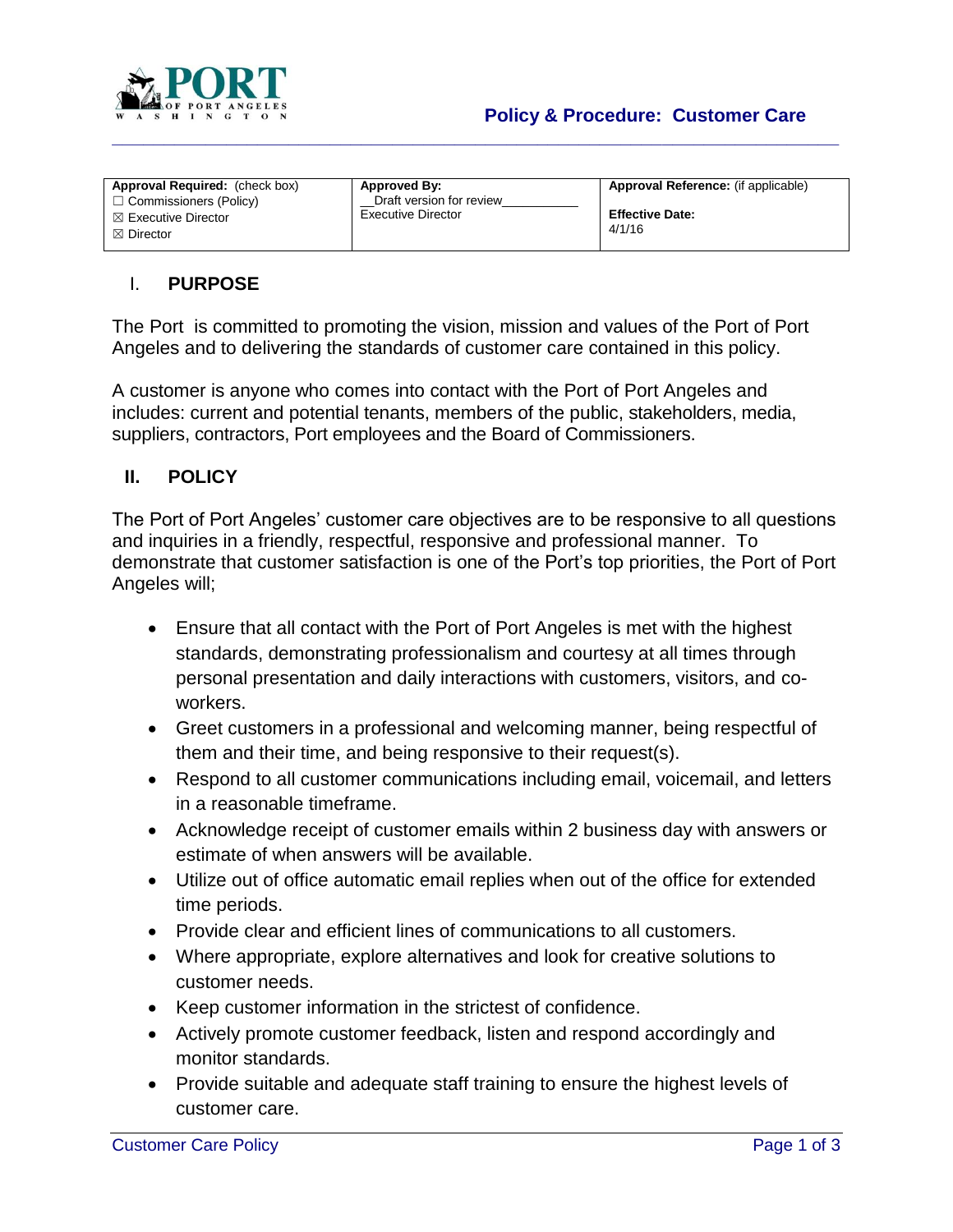

 Continuously work to improve Port knowledge of customer businesses and their needs.

**\_\_\_\_\_\_\_\_\_\_\_\_\_\_\_\_\_\_\_\_\_\_\_\_\_\_\_\_\_\_\_\_\_\_\_\_\_\_\_\_\_\_\_\_\_\_\_\_\_\_\_\_\_\_\_\_\_\_\_\_\_\_\_\_\_\_\_\_\_\_**

- Encourage customers and the local community to engage with the Port of Port Angeles.
- Exceed customers' expectations and encourage repeat engagements.
- Sincerely thank customers for doing business with the Port of Port Angeles.
- Provide timely, accurate and transparent information about our work and the Port of Port Angeles.
- Strive to be an example in the public sector, Clallam County and port industry for excellent customer care.

# **A. Customer Care Feedback**

If a customer wishes to contact the Port of Port Angeles regarding matters about the service the Port has provided, they should contact the head of the relevant department in person, in writing, by phone or email. Contact information for all departments and staff is available on the Port of Port Angeles' website and from calling our main phone number at (360) 457-8527.

Customers may also provide feedback online at: [www.portofpa.com/CustomerC](http://www.portofpa.com/CommunityVoice)are, over the phone by calling (360) 457-8527 or by writing a letter and sending it to:

Port of Port Angeles PO Box 1350 Port Angeles, WA 98362

The Port of Port Angeles annually requests feedback from its customers through surveys and the staff encourages verbal feedback at any time. The Port will monitor its standards of service through evaluation of customer comments, complaints and surveys.

The Port of Port Angeles annually meets with stakeholder groups representing different user groups and business lines. They are invited to discuss all aspects of the Port's work and any implemented changes and improvements made to our customer care procedures.

### **B. Complaint Review**

While the Port of Port Angeles takes great care to ensure it provides all its services efficiently, courteously and to a high standard, the Port recognizes that a customer may not be satisfied and may want a more formal review of their particular situation. In order for the Port to understand the customer's concern and use it as a means to improve its standards of service, the Port request that all formal complaints be submitted in written